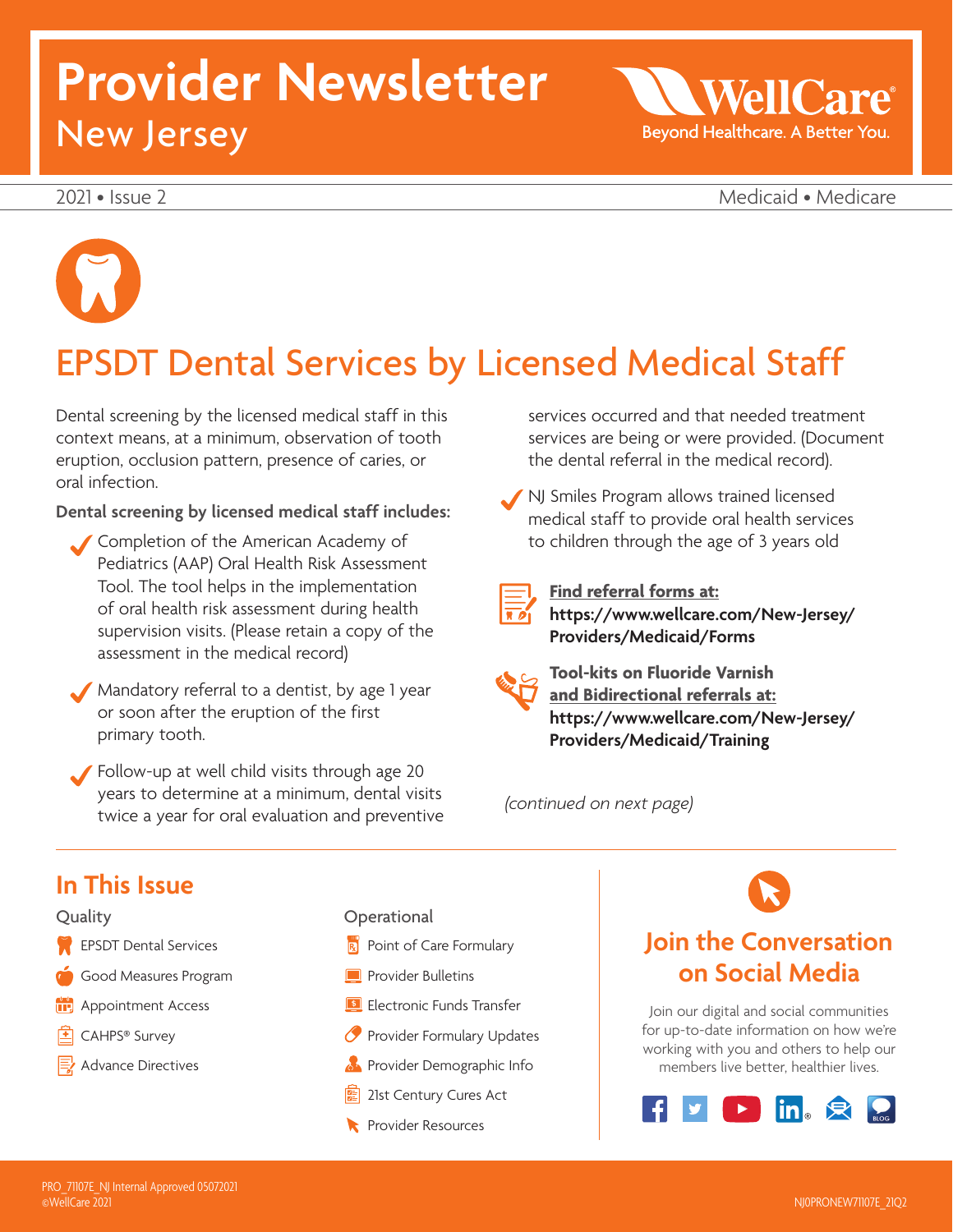# EPSDT Dental Services by Licensed Medical Staff Continued



**1**-813-865-6759

**[NJDentalServices@wellcare.com](mailto:NJDentalServices@wellcare.com)** 

### **Find a Medical Provider:**

**WellCare** 

 **1-888-453-2534** 

 **<https://www.wellcare.com/en/New-Jersey/Find-a-Provider#/Search>** 

### **Find a Dental Provider:**

**LIBERTY Dental Plan** *(WellCare's Dental Vendor)*

 **1-888-352-7924** 

 **<https://client.libertydentalplan.com/wellcare/wellcarenj>**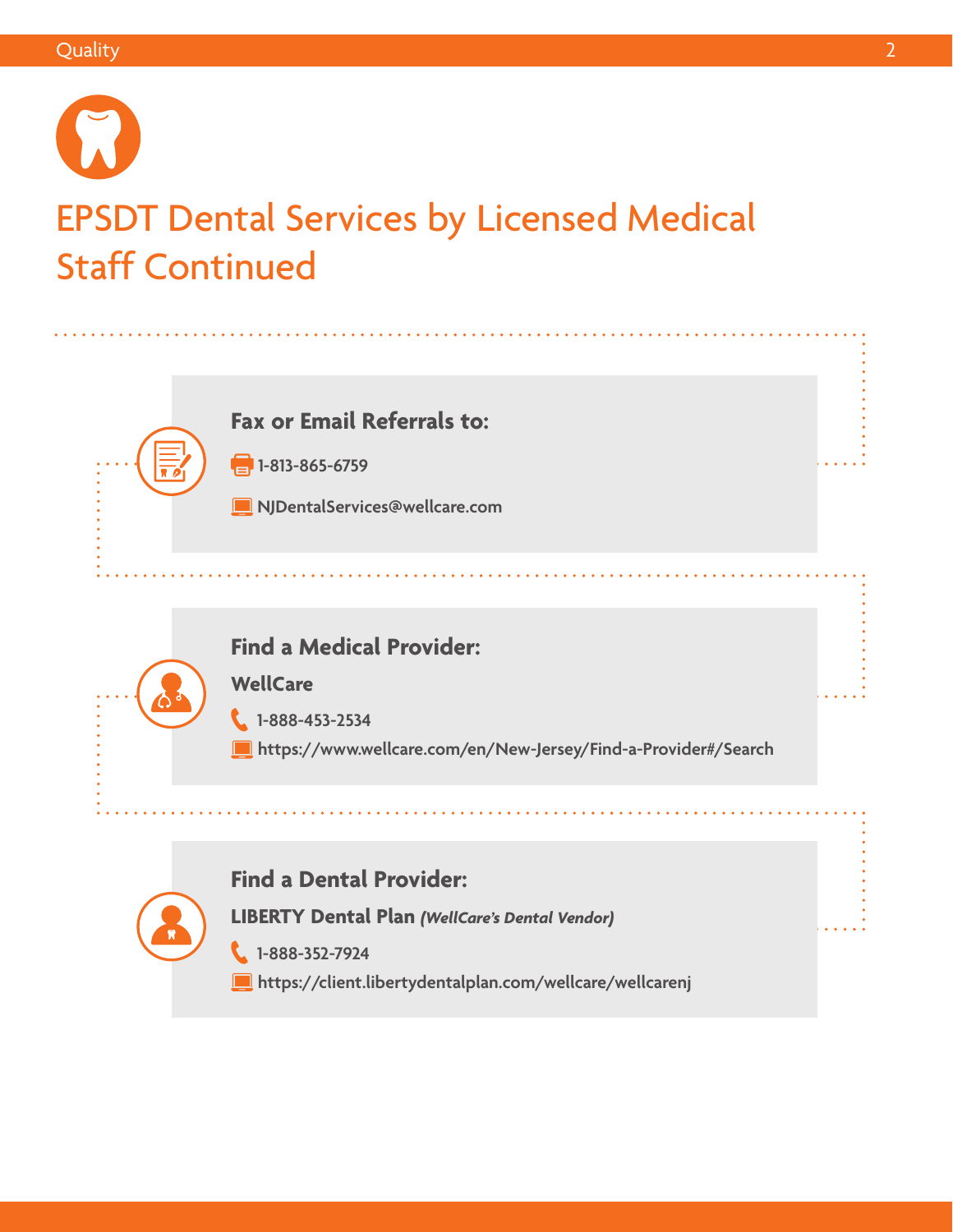

# WellCare NJ Medicaid and Medicare Good Measures Program

### **A Recipe for Effective Diabetes Prevention: Good Measures**

**More than 1 in 3 Americans have prediabetes and most of them don't even know it.** 

That's unfortunate because this large population is at increased risk of developing type 2 diabetes, heart disease, and stroke.

Diabetes Prevention Programs can help people lower their risk of developing type 2 diabetes by as much as 58%— and 71% if they are over age 60—according to the Centers for Disease Control and Prevention.

Fortunately, WellCare of New Jersey Medicaid and Medicare members have access to the Good Measures Diabetes Prevention Program. It's easy, and comes at no cost for eligible members to participate from home. Members can participate in the program by computer at times best for them, or they can join scheduled sessions by Zoom or phone.

### **Good Measures Program Details**

The goal of the Good Measures Diabetes Prevention is to support participants in building healthy lifestyle habits that stick. This will help them lose 5% to 7% of their body weight and do at least 150 minutes a week of brisk walking or similar physical activity. Participants receive support from their CDC-trained lifestyle coach and from their peers in the program.

#### **The sessions, which start weekly and then decrease in frequency over 12 months, cover topics such as:**

- $\hat{I}$  Increasing physical activity;
- **Example 3** Eating well to prevent type 2 diabetes;
- Making better-for-you food swaps;
- **Managing stress;**
- Getting support for healthy changes;
- Weight loss strategies;
- Self-care; and
- Maintaining a healthy lifestyle for the long term.

### **Program Eligibility Criteria**

#### **WellCare of New Jersey Medicare and Medicaid adult members are eligible based on the following criteria:**

- Must be at least 18 years old;
- Must be overweight (Body Mass Index (BMI) >25; >23 if Asian);
- Have no previous diagnosis of type 1 or type 2 diabetes;
- Have a blood test result in the prediabetes range within the past year;
- $\blacktriangleright$  Hemoglobin A1C: 5.7%–6.4%;
- Fasting plasma glucose: 100–125 mg/dL;
- Two-hour plasma glucose (after a 75 gm glucose load): 140–199 mg/dL; and
- Have been previously diagnosed with gestational diabetes

#### **The program is NOT for members with a confirmed diagnosis of type 1 or type 2 diabetes.**

#### **Referring Members is Easy**

- **Complete the secure referral form on [www.goodmeasures.com/physicians;](http://www.goodmeasures.com/physicians) OR** 
	- Download the form and it fax to Good Measures at **617-507-8576**

*Sources: <https://www.cdc.gov/diabetes/basics/prediabetes.html> <https://www.cdc.gov/diabetes/library/features/truth-about-prediabetes.html>*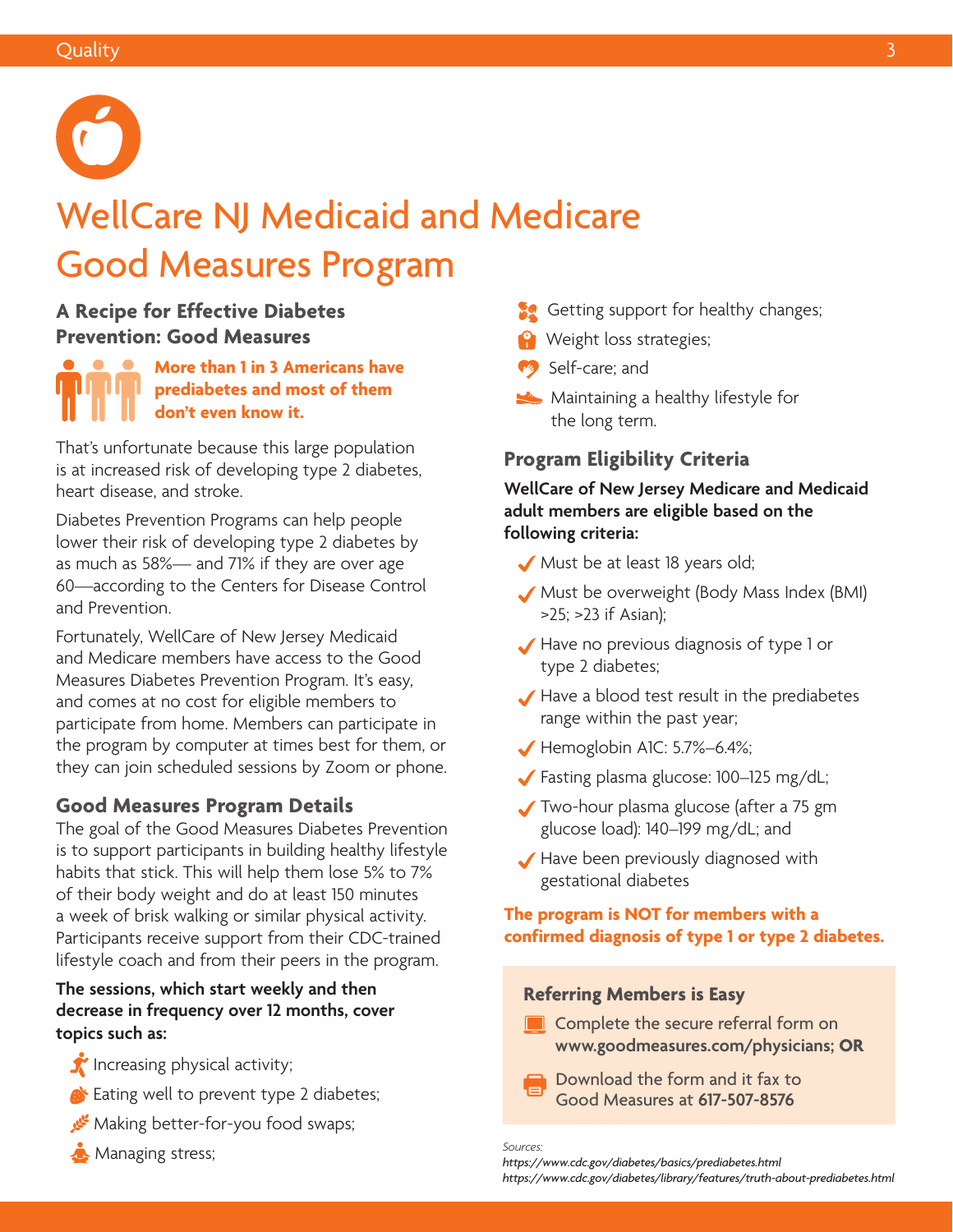

# Appointment Access and Availability

WellCare is required by the Centers for Medicare & Medicaid Services and state regulations to administer appointment access and availability audits. Appointment Access standards are documented below.



**Emergency services:** Immediately upon presentation



**Urgent Care:** Less than 24 hours



**Symptomatic acute care:** Less than 72 hours

**Routine non-symptomatic visits, including annual gynecological examinations or pediatric and adult immunization visits:**  Less than 28 days



**Specialist referrals:** Less than 4 weeks

**Letter Urgent Specialty Care:** Within 24 hours of referral



**Baseline physicals for new adult enrollees:**  Within 180 calendar days of initial enrollment

**Baseline physicals for new children enrollees and adult clients of DDD:** Within 90 days of initial enrollment, or in accordance with EPSDT guidelines.



#### **Prenatal care:**

- Within 3 weeks of a positive pregnancy test
- Within 3 days of identification of high-risk – Within 7 days of request in first and
- second trimester
- Within 3 days of first request in third trimester

**Routine physicals:** Within 4 weeks



#### **Lab and radiology services:**  – Within 3 weeks for routine – Within 48 hours for urgent care



**Initial pediatric appointments:** Within 3 months of enrollment



#### **Dental appointments:**

- **Emergency:** No later than 48 hours, or earlier as the condition warrants, of injury to sound natural teeth and surrounding tissue and follow-up treatment by a dental provider
- **Urgent:** Within 3 days of referral
- **Routine:** Within 30 days of referral

**MH/SA appointments:** 

- **Emergency services:** Immediately upon presentation at a service delivery site
- **Urgent:** Within 24 hours of the request
- **Routine:** Within 10 days of the request
- **Maximum number of intermediate/limited patient encounters for PCPs and Pediatricians:**  4 per hour for adults and children.



**Waiting time in office:** Less than 45 minutes

For additional information, please refer to the Provider Manual posted on the WellCare Provider Portal located at: **[www.wellcare.com/New-Jersey/Providers/Medicaid](http://www.wellcare.com/New-Jersey/Providers/Medicaid)**.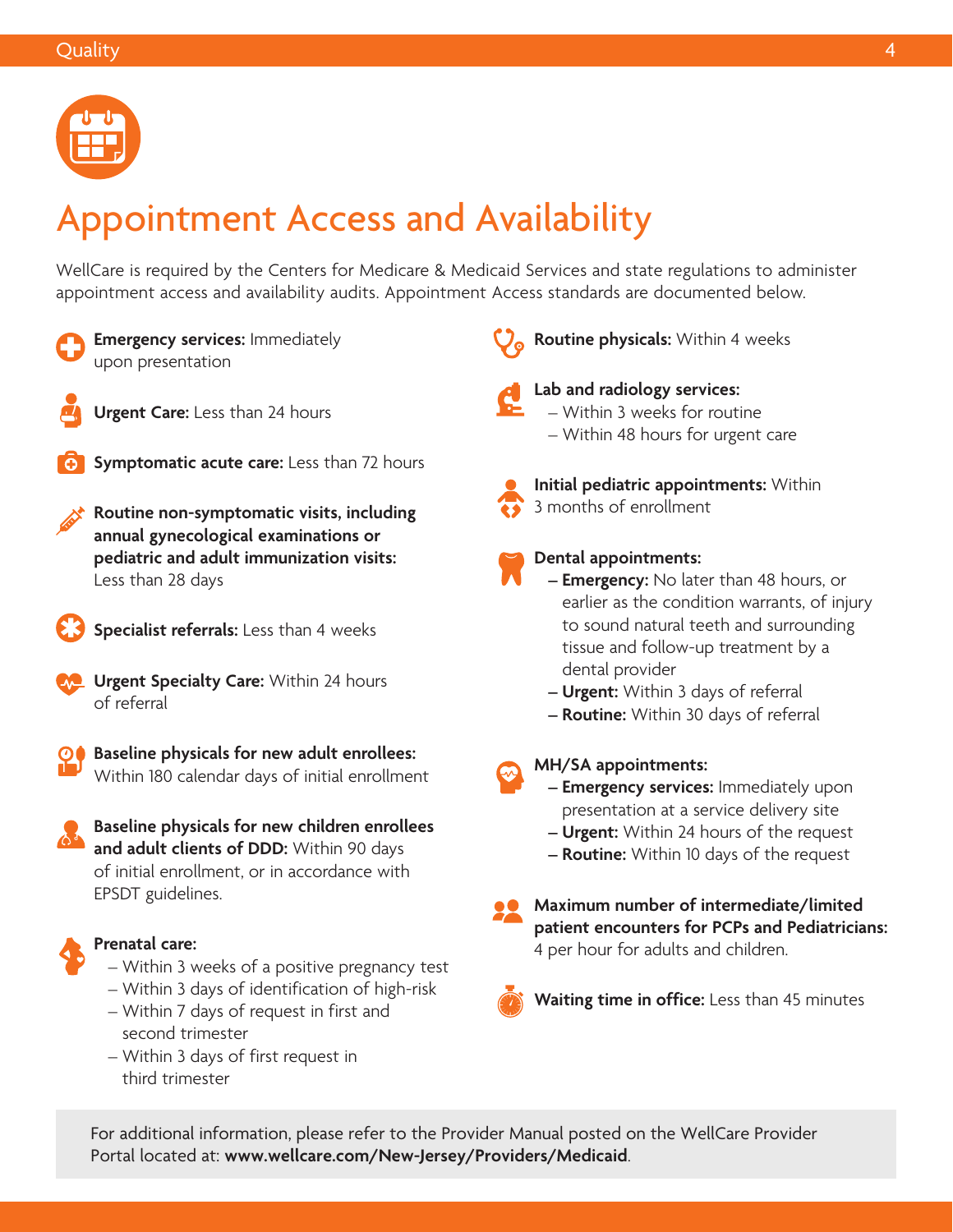

## Annual CAHPS® Survey – What Matters Most to Your Patients

The Consumer Assessment of Healthcare Providers and Systems (CAHPS®) is an annual survey mailed to an anonymous select sample of our health plan members. The purpose is to assess member experience with their providers and health plan to improve the quality of care provided. This survey focuses on asking your patients whether or how often they experienced critical aspects of health care, including communication with their doctors, understanding how to take their medications, and the coordination of their healthcare needs. **We hope you will encourage your patients to participate if selected.** 

**The pharmacy team can affect the member experience, whether we interact with members directly or not, by ensuring that we address the following items that are addressed in the annual CAHPS survey:** 

- Assist members in understanding and accessing their pharmacy benefits (i.e. what medications are/are not covered),
- Identify (and mitigate) barriers to members obtaining and taking their medications.
- Ensuring appropriate communications with providers and health plans occur to complete the processing of timely authorizations

**These factors are important for our members (your patients) to take their medications on time but also to ensure adherence of their medication regimen(s).** 



**We value and appreciate the excellent care you provide to our members and look forward to partnering with you.** 

*Source: Centers for Medicare & Medicaid Services. Consumer Assessment of Healthcare Providers & Systems (CAHPS).*  <https://www.cms.gov/Research-Statistics-Data-and-Systems/Research/CAHPS>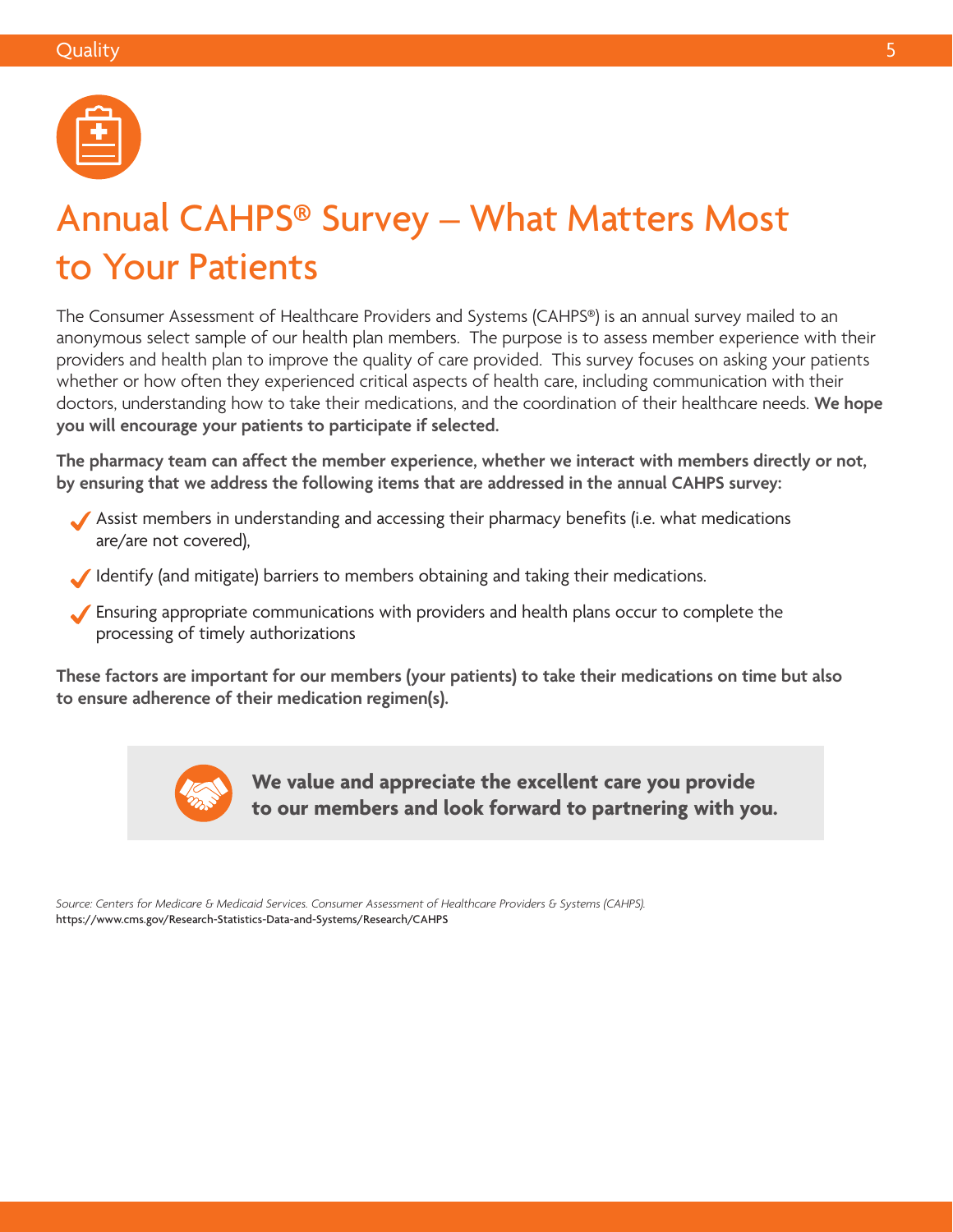

## Advance Directives: Having the Talk with Your Patient

**A PATIENT'S COMFORT IN EVEN DISCUSSING AN ADVANCE DIRECTIVE CAN GREATLY DEPEND ON WHAT YOU, AS THE HEALTHCARE PROVIDER, HAVE TO SAY AND OFFER.** 



Your WellCare contract requires documentation in the patient's medical record of whether the individual has executed an advance directive.

It is often an awkward situation, in large part because many patients only see the advance directive process in terms of suffering and death. You, as the healthcare provider, need to approach advance care planning from the perspective of living well and quality of life. If you approach the subject in this way, the patients will more likely engage with you in discussing what matters most to them so their wishes will be honored. You may start the conversation by asking about the kinds of treatments wanted if the patient becomes very ill, is unable to recognize family, is unable to perform self-care or is unlikely to get better.

All states have their own advance directive forms, which can be found on line and do not require an attorney to complete them. Every state has a witnessing requirement for advance directive – often two witnesses or a notary.

You should know that the AMA has developed training materials and ethical guidelines that provide understanding as to what patients want and physicians are able to provide. You can find those guidelines at **<https://www.ama-assn.org>**.

Additionally, effective January 1, 2016, Medicare offers payment for a voluntary advance-care planning (ACP) consultation in the office or hospital (CPT billing code 99497) to a physician or other qualified healthcare professional.



Advance directives are legal documents that take effect when someone is no longer able to speak for himself or herself. They include living will and durable power of attorney for healthcare (DPA). The living will is a legal document that guides healthcare professional, family members and trusted friends in understanding the types of life-sustaining members wanted or not wanted. The DPA allows a person to legally designate a trusted person to make medical decisions on his or her behalf if he or she is unable to do so.

*Sources:* 

*AMA. "Advance directives: How to talk with patients about them." Retrieved from [https://www.ama-assn.org/delivering-care/patient-support-advocacy/advance-directives-how-talk-patients-about-them](https://www.ama-assn.org/delivering-care/patient-support-advocacy/advance-directives-how-talk-patien)* 

*WebMD. "Advance Directives: Having the Talk." Retrieved from <https://www.webmd.com/palliative-care/features/advance-directives-having-the-talk>* 

*The Hospitalist. "New Medicare Rule Will Reimburse Physicians for Advance Care Planning." Retrieved from [https://www.the-hospitalist.org/hospitalist/article/122030/health-policy/new-medicare-rule-will-reimburse-physicians-advance-care](https://www.the-hospitalist.org/hospitalist/article/122030/health-policy/new-medicare-rule-will-reim)*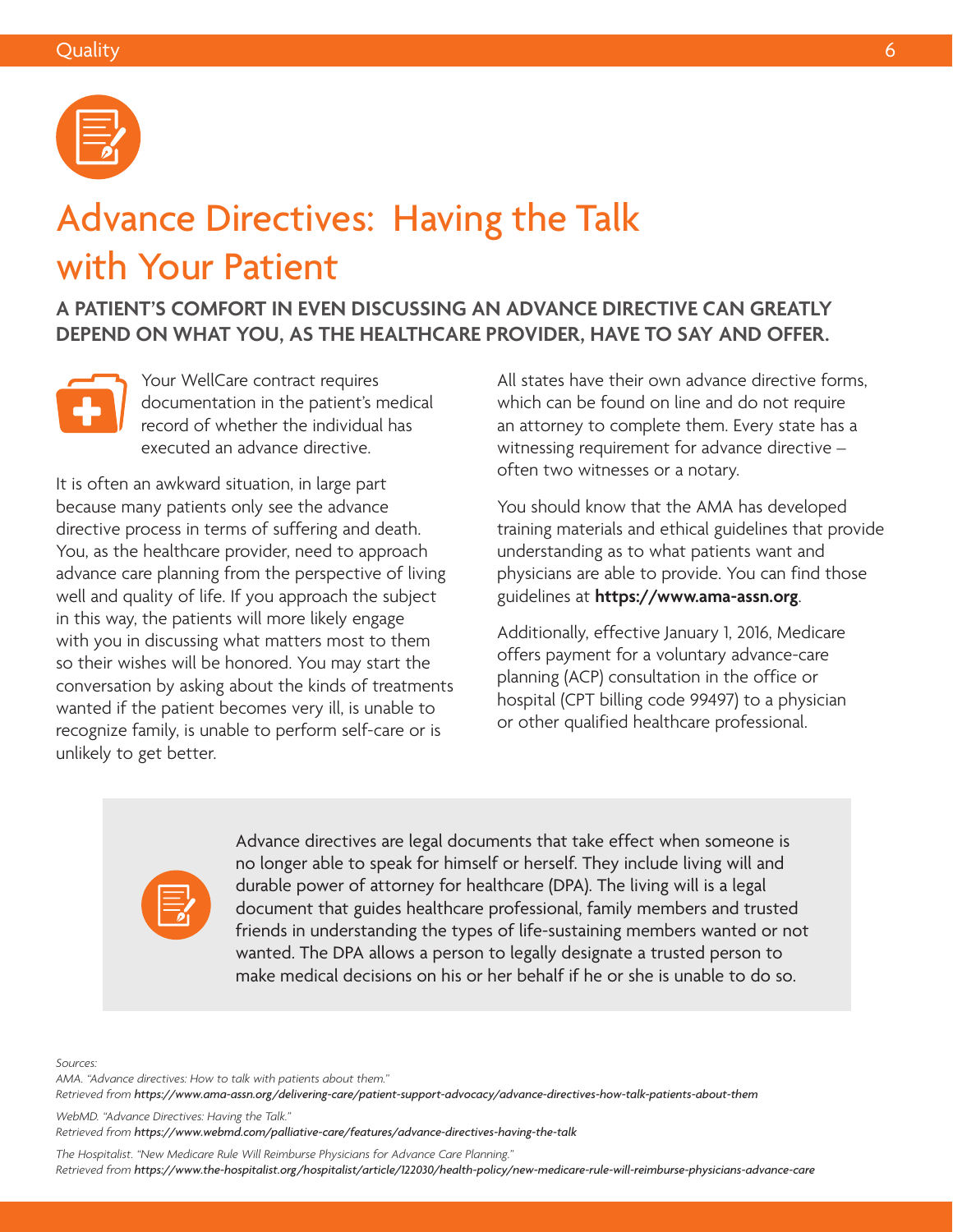

## Point of Care Formulary Information for Providers

**PRESCRIBE WITH CONFIDENCE – EVERY DRUG. EVERY PLAN. EVERY TIME. MEDICARE ONLY** 

### **Are you and your team spending valuable time processing prior authorizations?**

We have expanded our relationship with MMIT to deliver comprehensive drug coverage information directly to your desktop and mobile devices. In addition to WellCare's extensive support resources, providers can identify plan-specific drug coverage and restriction criteria as well as alternative therapies with these medical applications.

Epocrates®, an athenahealth service, is the #1 point of care medical app among U.S. physicians. It is trusted by over 1 million healthcare professionals. Just download the free app or search from your desktop with epocrates® web at **[www.epocrates.com](http://www.epocrates.com)**.

MMIT's Coverage Search is a top-rated drug coverage search application. Download the free app or search from your desktop at **[www.FormularyLookup.com](http://www.FormularyLookup.com)**.

**Quickly obtain the details you need to select the best therapeutic option, eliminate denials and reduce administrative drain on you and your team with epocrates® and Coverage Search.** 



### Provider Bulletins

**Remember to view the online Provider Bulletins regularly for important updates and notices.**  Visit [www.wellcare.com](http://www.wellcare.com); select your state, click on *Providers*, scroll down and click on *READ BULLETINS*.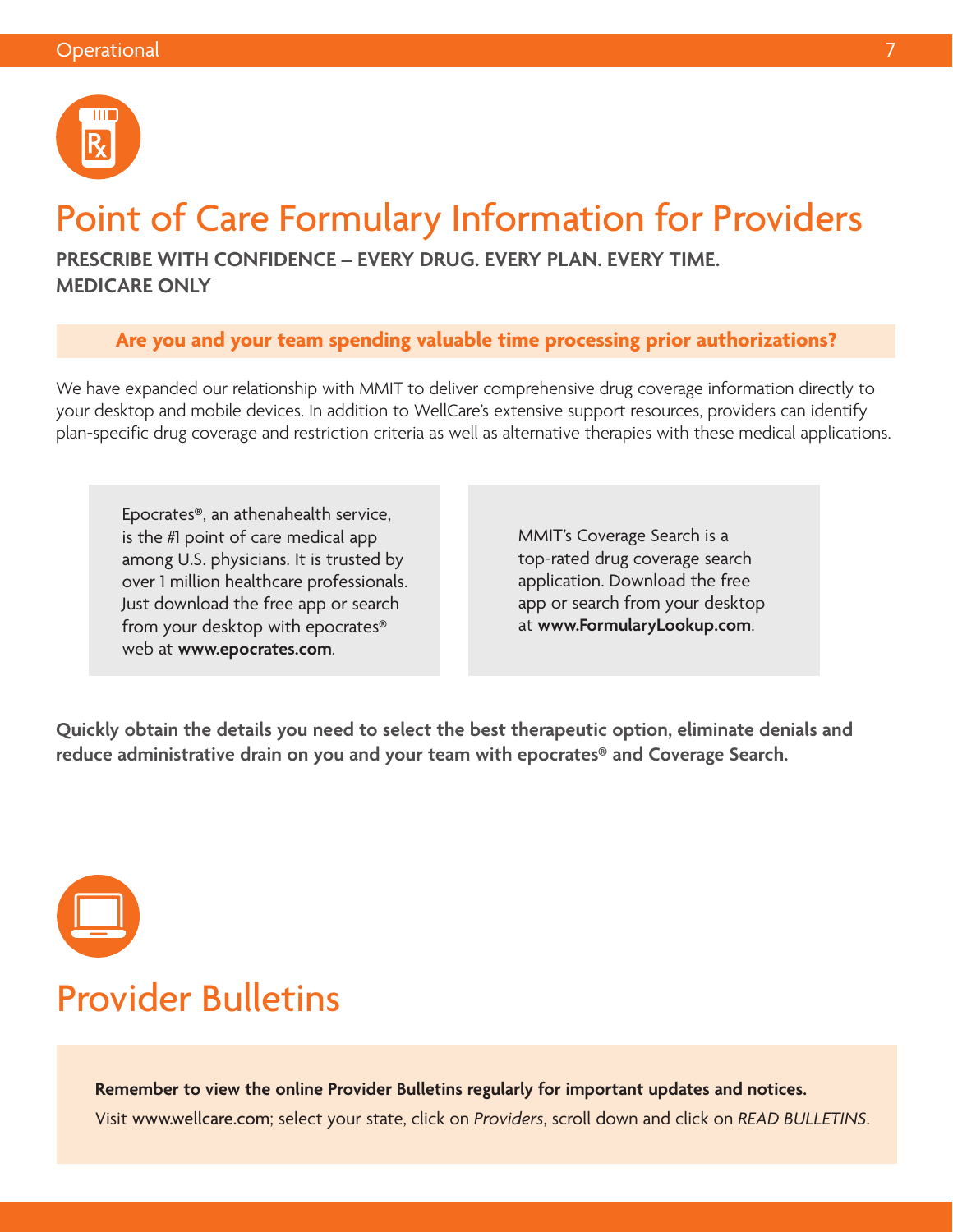

# Electronic Funds Transfer (EFT) Through PaySpan®

**FIVE REASONS TO SIGN UP TODAY FOR EFT:** 



- **2 No** waiting in line at the bank.
- 
- **3 No** lost, stolen, or stale-dated checks.
- 

**4** Immediate availability of funds - **no** bank holds!

**5 No** interrupting your busy schedule to deposit a check.

Setup is easy and takes about five minutes to complete. Please visit **<https://www.payspanhealth.com/nps>**  or call your Provider Relations representative or PaySpan at **1-877-331-7154** with any questions.

We will only deposit into your account, **not** take payments out.



## Provider Formulary Updates

#### **Medicaid:**

The Preferred Drug Lists (PDL) has been updated. Visit **[www.wellcare.com/WellCare/New-Jersey/](http://www.wellcare.com/WellCare/New-Jersey/Providers/Medicaid/Pharmacy) [Providers/Medicaid/Pharmacy](http://www.wellcare.com/WellCare/New-Jersey/Providers/Medicaid/Pharmacy)** to view the current PDL and pharmacy updates.

### **Medicare:**

There have been updates to the Medicare formulary. Find the most up-to-date, complete formulary at **[www.wellcare.com/New-Jersey/Providers/](http://www.wellcare.com/New-Jersey/Providers/Medicare/Pharmacy) [Medicare/Pharmacy](http://www.wellcare.com/New-Jersey/Providers/Medicare/Pharmacy)**.

You can also refer to the Provider Manual to view more information regarding our pharmacy Utilization Management (UM) policies and procedures. Provider Manuals are available at **[www.wellcare.com/New-](http://www.wellcare.com/New-Jersey/Providers/Medicaid)[Jersey/Providers/Medicaid](http://www.wellcare.com/New-Jersey/Providers/Medicaid)** and **[www.wellcare.com/](http://www.wellcare.com/New-Jersey/Providers/Medicare) [New-Jersey/Providers/Medicare](http://www.wellcare.com/New-Jersey/Providers/Medicare)**.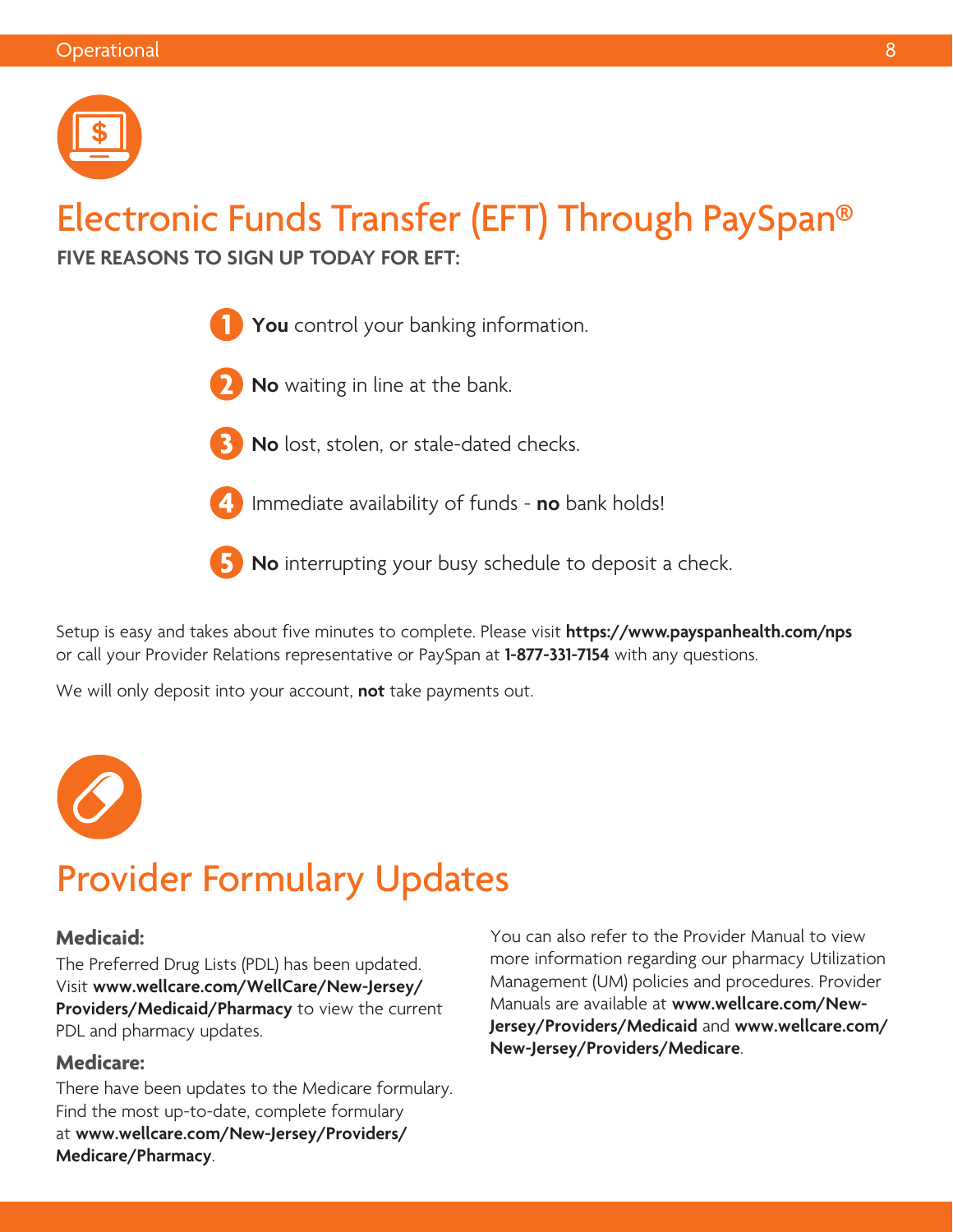

# It Benefits Your Practice To Keep Your Provider Demographic Information Current

As a WellCare participating provider, it is very important for you to keep your demographic information current.

### **When you update your information with WellCare to keep it current, it helps:**

- Ensure you and your practice/facility receive proper notifications from WellCare
- Avoid claim payment issues caused by outdated demographic information
- Ensure you receive proper referrals based on your specialty and/or subspecialty
- Ensure members who need to contact you for services have your correct address/phone number

**To ensure this occurs, if any of the following changes, please tell us in advance or as soon as possible:** 

- Office phone number
- Fax Number
- Office address
- Correspondence Address
- Office Hours
- Hospital Affiliation
- Panel status (Are you accepting new Medicare/Medicaid patients?)
- National Provider Identifier (NPI)
- Tax Identification Number (TIN)
- Group Name

### **To submit your updated information:**

Per your contract, at least 30 days' advance notice is required and you should include contact information in case we need to follow up with you.



**Thank you for keeping your information up to date with us. WellCare appreciates everything you do to improve the health and well-being of our members.**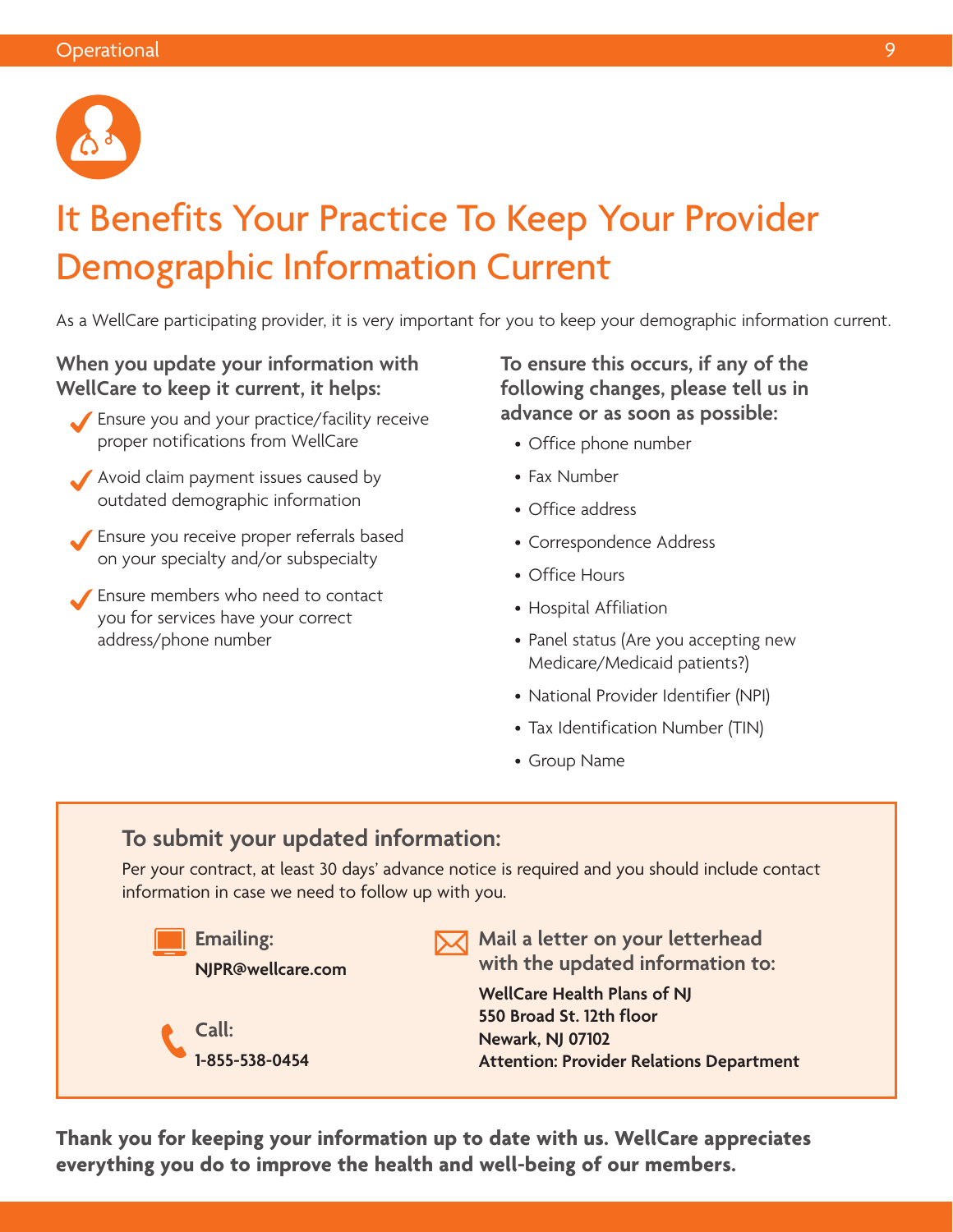

### 21st Century Cures Act

### **ALL PARTICIPATING PROVIDERS MUST ENROLL WITH NJFC MEDICAID FEE-FOR-SERVICE (FFS) PROGRAM IN ACCORDANCE WITH THE 21ST CENTURY CURES ACT REQUIREMENTS.**

The State of New Jersey Department of Human Services Division of Medical Assistance & Health Services sent the Medicaid Newsletter Volume 28 No. 06, which notified network providers of the requirement that they enroll in the NJFC Medicaid FFS program. The 21st Century Cures Act, 42 U.S.C. 1396u-2(d), requires that network providers complete the 21st Century Cures Act provider application. Compliance is mandatory and failure to comply may result in a provider's contract with an MCO being terminated per the Medicaid Newsletter.

Network providers must submit a completed 21st Century Cures Act application to DXC Technology. Providers under contract with multiple MCOs are only required to submit a single 21st Century Cures Act application to DXC Technology. To download a 21st Century Cures Act application, go to **[www.njmmis.com](http://www.njmmis.com)**, select "Provider Enrollment Applications," and then select 21st Century Cures Act Application as the "Provider Type."

### **Frequently Asked Questions**